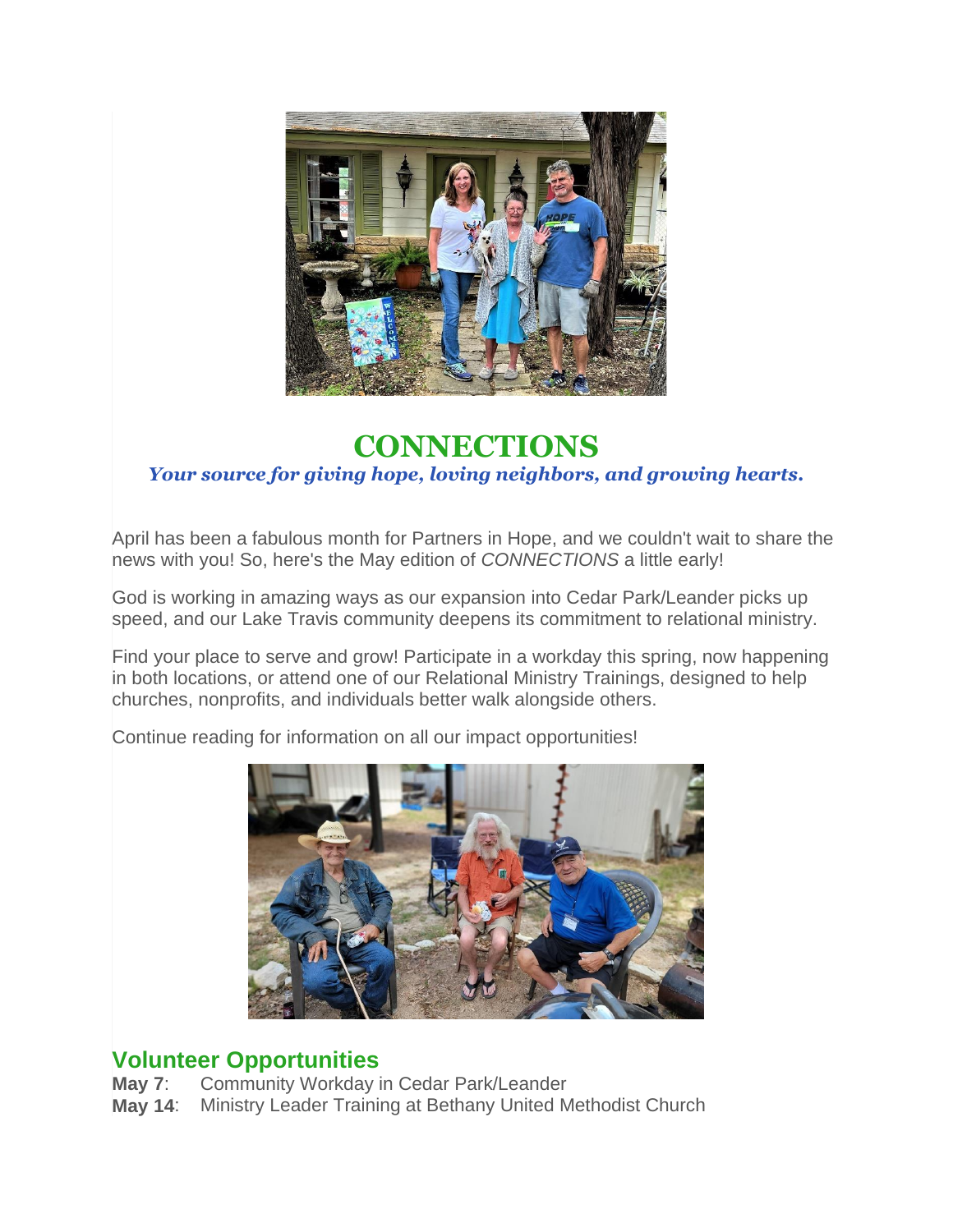**May 21:** Community Workday in Lake Travis

**May 22:** Fellowship Gathering at Austin Ridge Bible Church

**June 4:** Community Workday in Cedar Park/Leander

**Ongoing:** Meal deliveries every Wednesday; Ladies' Coffee Connection every Monday in May

Click the **Volunteer Events Signup Page** button below to access links and get additional details.

Questions about volunteering? Email Diahn Ehlers at [dee@pihtx.org.](mailto:dee@pihtx.org?subject=Volunteer%20Questions)

**[VOLUNTEER](https://pihtx.org/signups-and-interest/) EVENTS SIGNUP PAGE**

**VIEW OUR APRIL CPL [WORKDAY](https://vimeo.com/701444015) VIDEO!**



#### **Who Said What?** *Feedback from the "Walking With Others" Volunteer Training on April 23rd*

"This type of training needs to happen in all churches!" ~ *Mike Miller, Belton, TX*

"I really appreciate how thoughtful this was and am excited to immediately go out and serve!" *~ Lauren Ehlers, Austin, TX*

"Great practical instructions and information. I really enjoyed this training." *~ Anonymous*

### **We love our donors!**

Your financial support is already having a tremendous impact this year and we would like to celebrate God's generosity and guidance. Please **Save the Date** for **Thursday, June 16th from 5 - 7 pm** at the **Oasis Brewery** for a **Donor Meet and Greet.** This will be an opportunity for you to meet our PIH Leadership Team and for us to simply say "thank you." More details to come!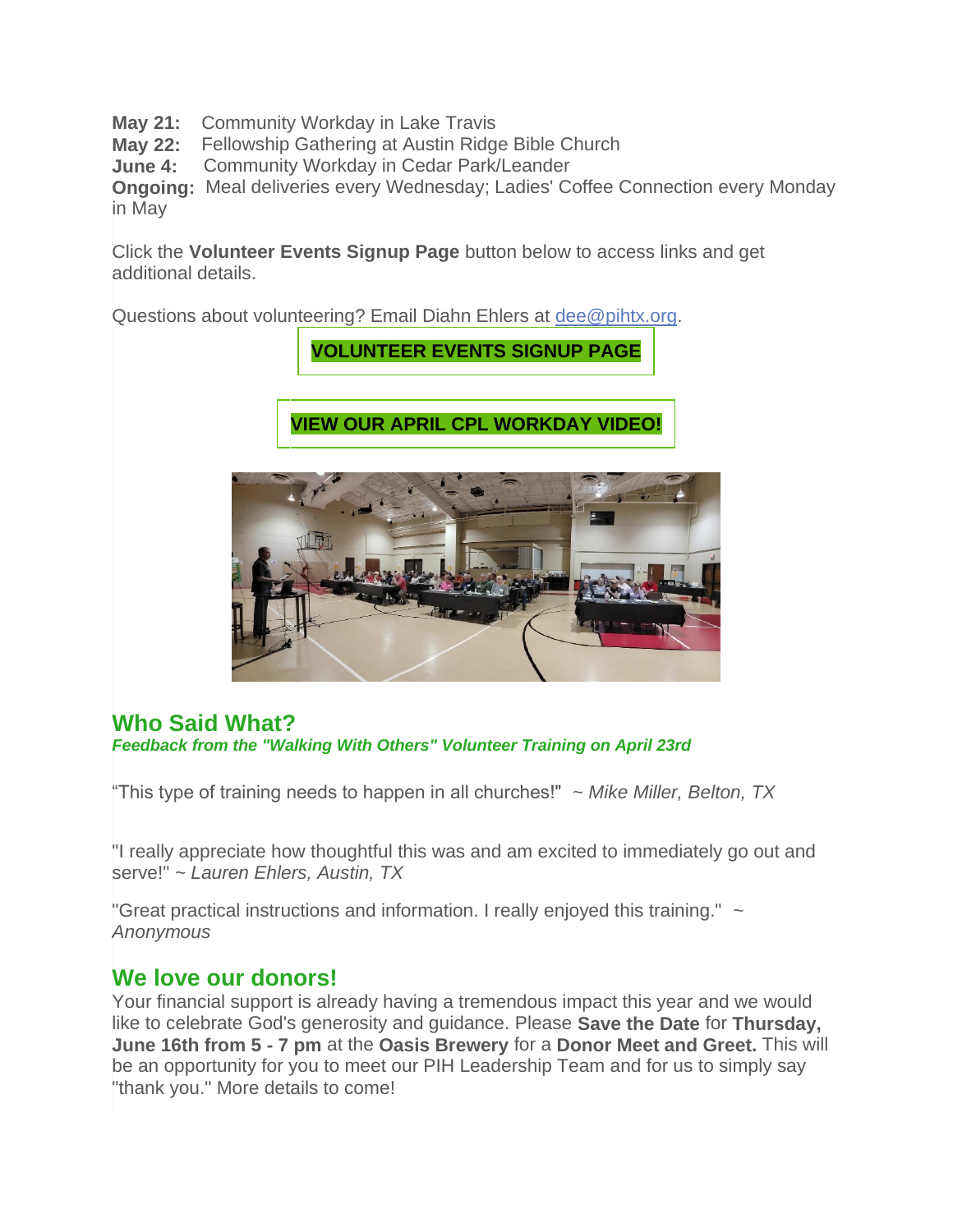Watch [this video filmed by the Leander Fire Department,](https://fb.watch/cw257CnhYR/) who along with several other area organizations supported our first Community Workday in Cedar Park/Leander (CPL)! The link will direct you to a previously recorded "Facebook Live" video.

## **[DONATE](https://pihtx.org/donate/)**

# *The Power of "With" Ministry Leaders Training* **Saturday, May 14, 2022, 9 am – 3 pm Bethany UMC (\$10 fee to cover materials and lunch)**

#### **MAY 14th MINISTRY [TRAINING](https://pihtx.org/signups-and-interest/) SIGNUP**

We are excited to announce that Partners in Hope has published *The Power of "With": Making a greater impact with a relational ministry culture*, a workbook for leaders of churches and faith-based nonprofits. There is also a corresponding workbook, *Walking With Others*, for volunteers who work with those organizations.

These workbooks explore the Biblical basis for adjusting the way we serve others through our ministry efforts by building relationships with people in need rather than exclusively providing one-time, transactional support. Sharing the gift of our ongoing presence with our neighbors ("walking with others") can be a complete game-changer in terms of the impact we have on our communities, our ministry partners, and the Kingdom of God.

Interested in setting up a volunteer training event? Email Matt at info@pihtx.org for more information.



*Partners in Hope - Texas is 100% community supported. As a 501(c)(3) nonprofit organization, all donations are tax-deductible to the extent allowed by law.*